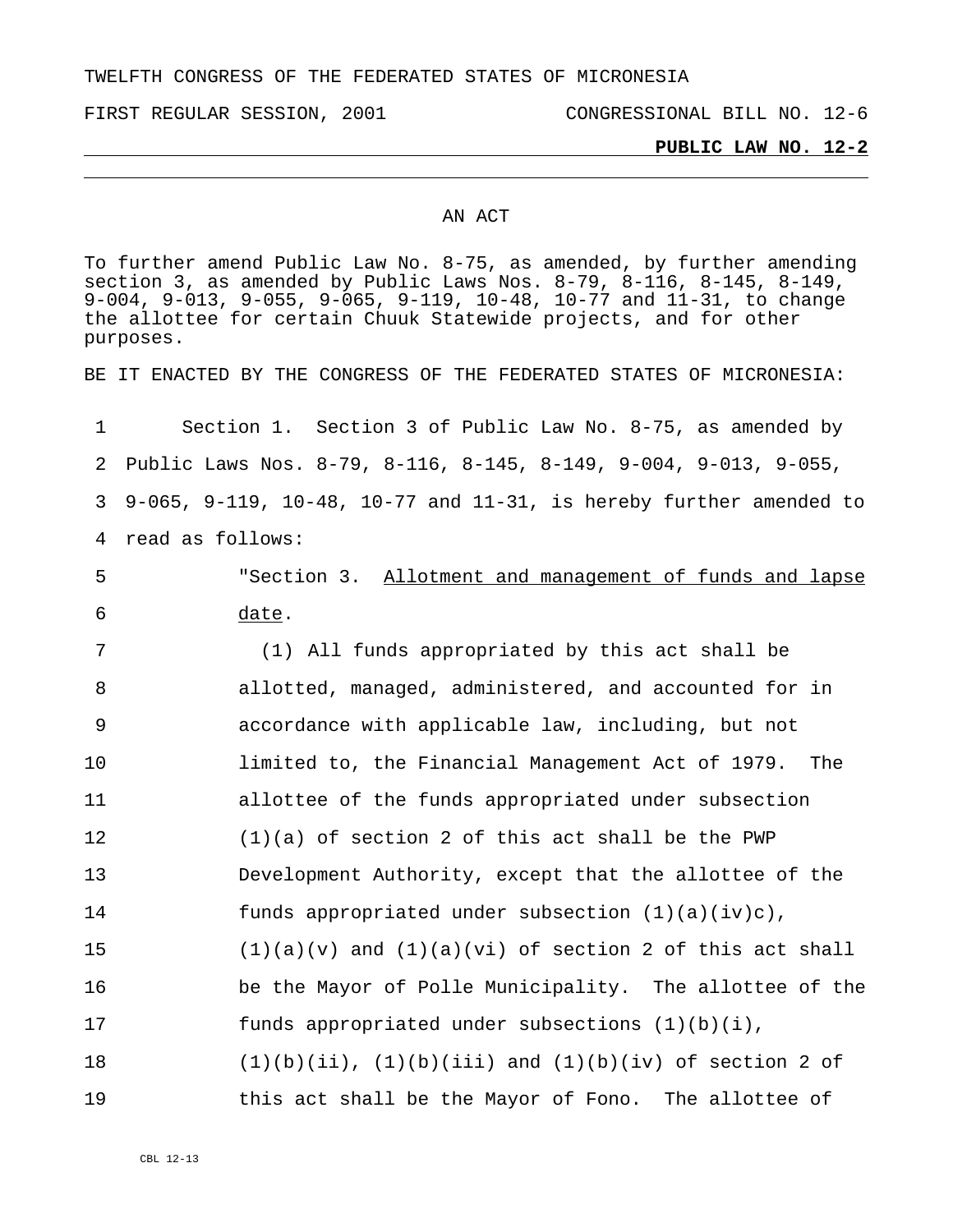| $\mathbf 1$ | the funds appropriated under subsections $(1)(b)(v)$ ,          |
|-------------|-----------------------------------------------------------------|
| 2           | $(1)(b)(vi)$ and $(1)(b)(vii)$ of section 2 of this act         |
| 3           | shall be the Mayor of Pis-Paneu. The allottee of the            |
| 4           | funds appropriated under subsections (1)(b)(viii),              |
| 5           | $(1)(b)(x)$ , $(1)(b)(xi)$ , and $(1)(b)(xvii)$ of section 2 of |
| 6           | this act shall be the Mayor of Weno. The allottee of            |
| 7           | the funds appropriated under subsections $(1)(b)(ix)$ ,         |
| 8           | $(1)(b)(xii)$ , $(1)(b)(xiii)$ , $(1)(b)(xiv)$ , $(1)(b)(xv)$ , |
| 9           | $(1)(b)(xvi)$ , and $(1)(b)(xviii)$ of section 2 of this act    |
| 10          | shall be the Weno Projects Coordinator. The allottee of         |
| 11          | the funds appropriated under subsection $(1)(c)$ of             |
| 12          | section 2 of this act shall be the Southern Namoneas            |
| 13          | Development Authority. The allottee of the funds                |
| 14          | appropriated under subsection (1)(d) of section 2 of            |
| 15          | this act shall be the Lower Mortlocks Development               |
| 16          | Authority. The allottee of the funds appropriated under         |
| 17          | subsection $(1)(e)$ of section 2 of this act shall be the       |
| 18          | Northwest Project Coordinator. The allottee of the              |
| 19          | funds appropriated under subsections $(1)(f)(i)$ ,              |
| 20          | $(1)(f)(ii)$ and $(1)(f)(vi)$ of section 2 of this act shall    |
| 21          | be the Executive Director of COCA. The allottee of the          |
| 22          | funds appropriated under subsection $(1)(f)(iii)$ ,             |
| 23          | $(1)(f)(iv)$ and $(1)(f)(v)$ of section 2 of this act shall     |
| 24          | be the Chuuk State Commission on Improvement Projects.          |
| 25          | The allottee of the funds appropriated under subsection         |

2 of 5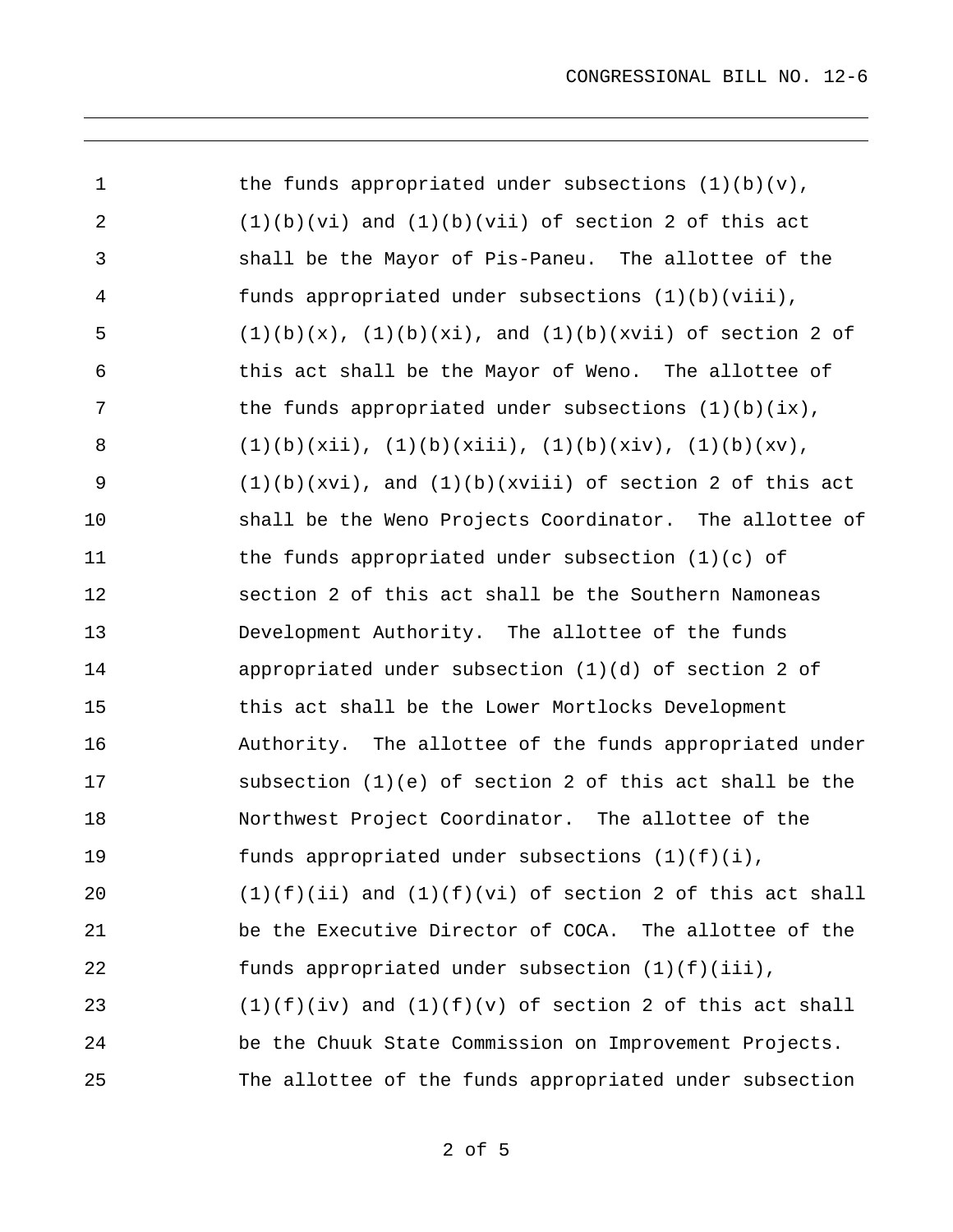| 1              | $(1)(f)(vii)$ of section 2 of this act shall be the Lower           |
|----------------|---------------------------------------------------------------------|
| 2              | Mortlocks Development Authority. The allottee of the                |
| 3              | funds appropriated under subsection $(2)(a)(i)$ of section          |
| $\overline{4}$ | 2 of this act shall be the Luhkenkolwof of Sapwuafik.               |
| 5              | The allottee of the funds appropriated under subsection             |
| 6              | $(2)(a)(ii)$ of section 2 of this act shall be the Chief            |
| 7              | Magistrate of Nukuoro. The allottee of the funds                    |
| 8              | appropriated under subsection $(2)(a)(iii)$ of section 2            |
| 9              | of this act shall be the Chief Magistrate of                        |
| 10             | Kapingamarangi. The allottee of the funds appropriated              |
| 11             | under subsection $(2)(a)(iv)$ of section 2 of this act              |
| 12             | shall be the Mayor of Kolonia Town. The allottee of the             |
| 13             | funds appropriated under subsections $(2)(a)(v)a)$ ,                |
| 14             | $(2)(a)(v)b)$ and $2(a)(v)i)$ of section 2 of this act shall        |
| 15             | be the Chief Magistrate of Sokehs. The allottee of the              |
| 16             | funds appropriated under subsections $(2)(c)(i)$ ,                  |
| 17             | $(2)(c)(iii), (2)(e), (2)(f), (4)(b), (4)(c), (4)(d),$              |
| $18\,$         | $(4)(e)$ , $(4)(f)$ , $(4)(g)$ , $(4)(h)$ , $(4)(i)$ , $(4)(j)$ and |
| 19             | $(4)(k)$ of section 2 of this act shall be the President            |
| 20             | of the Federated States of Micronesia. The allottee of              |
| 21             | the funds appropriated under subsections $(2)(a)(v)c)$ of           |
| 22             | section 2 of this act shall be the Pohnpei Utilities                |
| 23             | Corporation. The allottee of the funds appropriated                 |
| 24             | under subsection $(2)(b)$ of section 2 of this act shall            |
| 25             | be the Vice President of the Federated States of                    |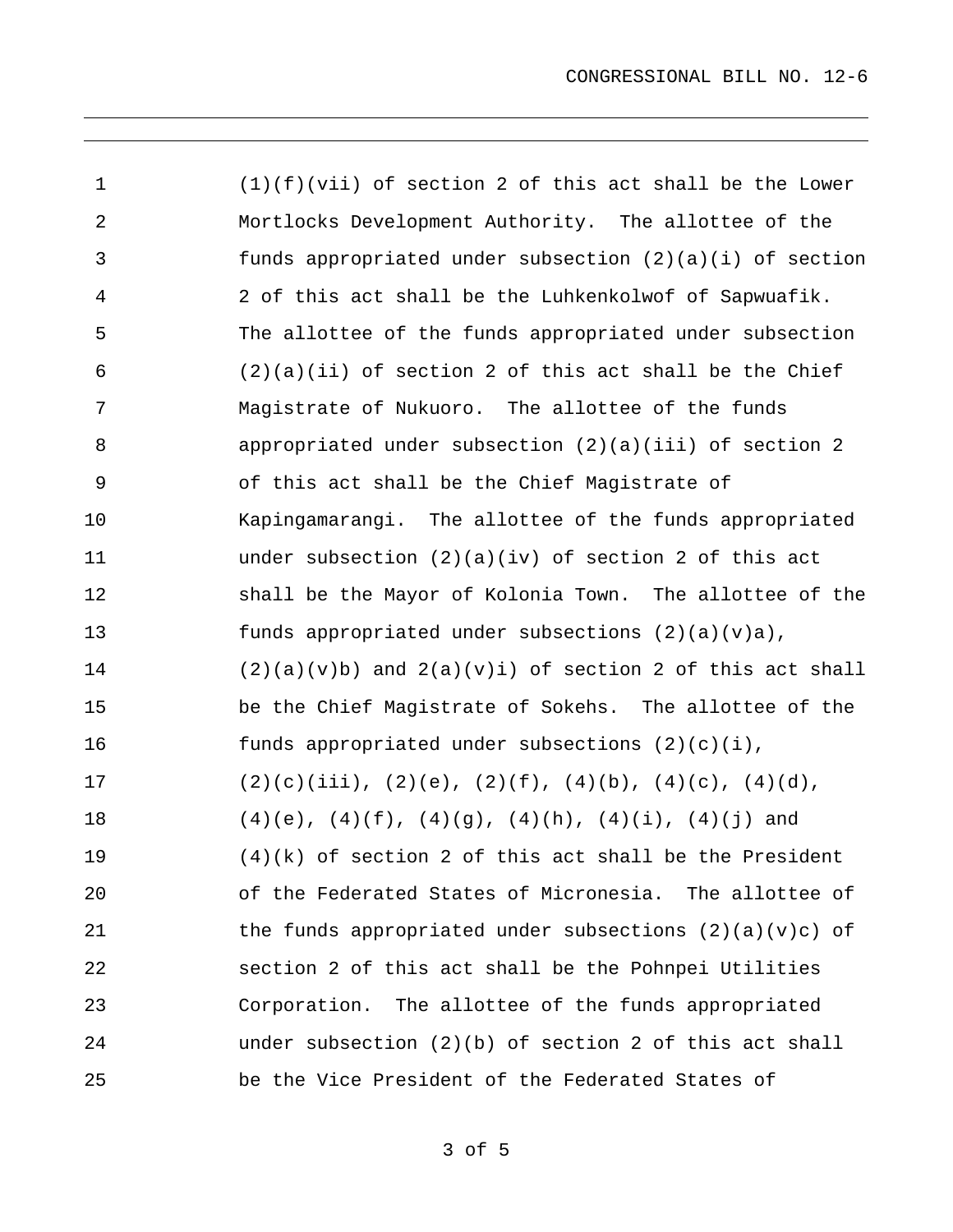1 2 3 4 5 6 7 8 9 10 11 12 13 14 15 16 17 18 19 20 21 22 23 24 25 Micronesia or the Vice President's designee. The allottee of the funds appropriated under subsections  $(2)(c)(ii)$  and  $(2)(d)$  of section 2 of this act shall be the Pohnpei Transportation Authority. The allottee of the funds appropriated under subsection (3) of section 2 of this act shall be the Governor of the State of Yap or his designee. The allottee of the funds appropriated under subsection  $(4)(a)$  of section 2 of this act shall be the Chairman of the Kosrae Sports Council. The allottee of the funds appropriated under subsections  $(4)(1)$  and  $(4)(n)$  of section 2 of this act shall be the Mayor of the Lelu Municipal Government. The allottee of the funds appropriated under subsections (4)(m) and (4)(o) of section 2 of this act shall be the Mayor of the Malem Municipal Government. The allottee of the funds appropriated under subsection (4)(p) of section 2 of this act shall be the President of the Federated States of Micronesia. The allottee of the funds appropriated under subsection  $(4)(q)$  of section 2 of this act shall be the Mayor of the Tafunsak Municipal Government. The allottees shall be responsible for ensuring that these funds, or so much thereof as may be necessary, are used solely for the purpose specified in this act, and that no obligations are incurred in excess of the sum appropriated.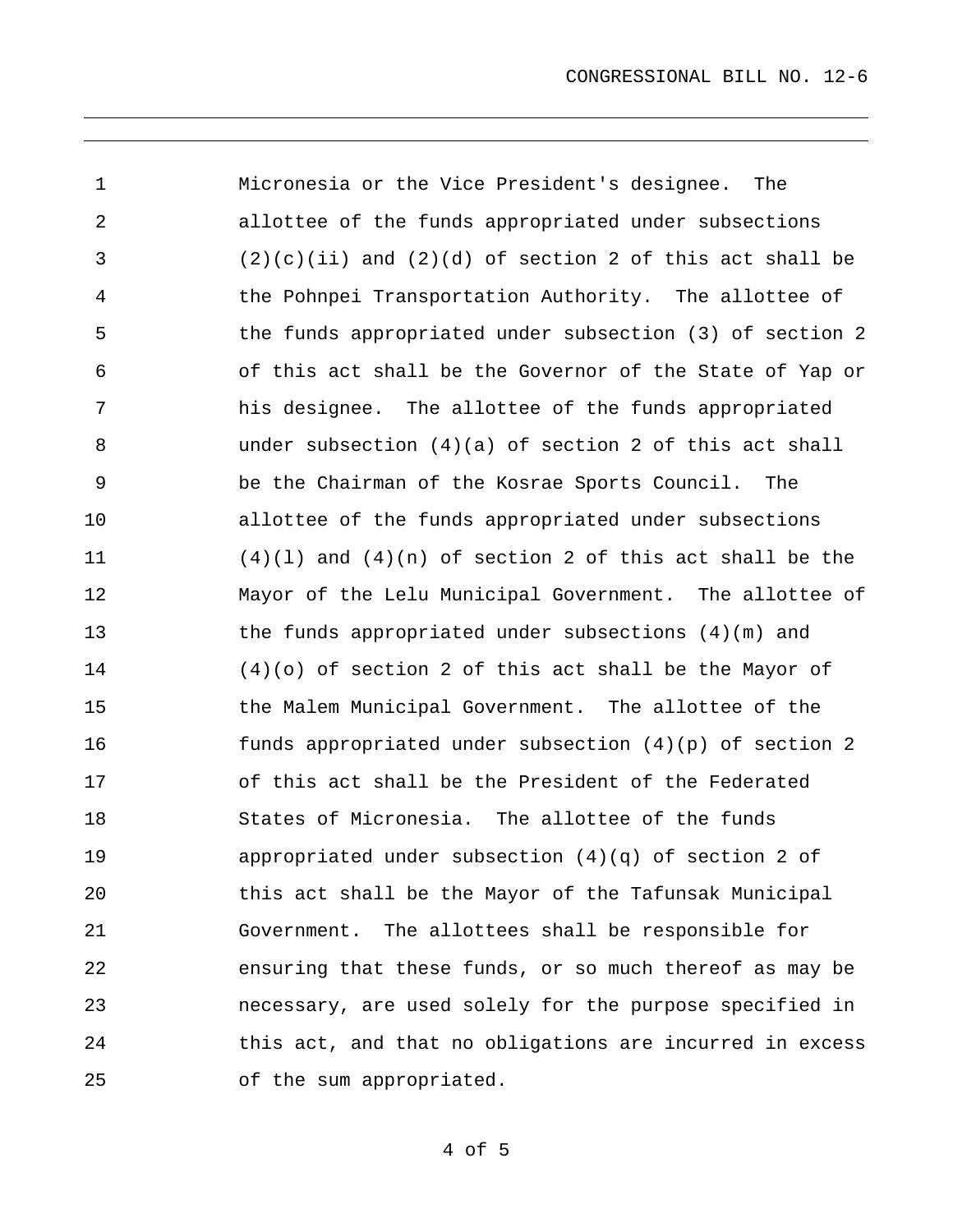| $\mathbf 1$    | (2) Notwithstanding Public Law No. 9-040, the               |
|----------------|-------------------------------------------------------------|
| $\overline{2}$ | authority of the allottees to obligate funds                |
| 3              | appropriated by this act shall not lapse."                  |
| $\overline{4}$ | Section 2. This act shall become law upon approval by the   |
| 5              | President of the Federated States of Micronesia or upon its |
| 6              | becoming law without such approval.                         |
| 7              |                                                             |
| 8              |                                                             |
| $\mathsf 9$    | 2001<br>the control of the control of the control of        |
| 10             |                                                             |
| 11             |                                                             |
| 12             |                                                             |
| 13             |                                                             |
| 14             | Leo A. Falcam                                               |
| 15             | President<br>Federated States of Micronesia                 |
| 16             |                                                             |
| 17             |                                                             |
| 18             |                                                             |
| 19             |                                                             |
| 20             |                                                             |
| 21             |                                                             |
| 22             |                                                             |
| 23             |                                                             |
| 24             |                                                             |
| 25             |                                                             |